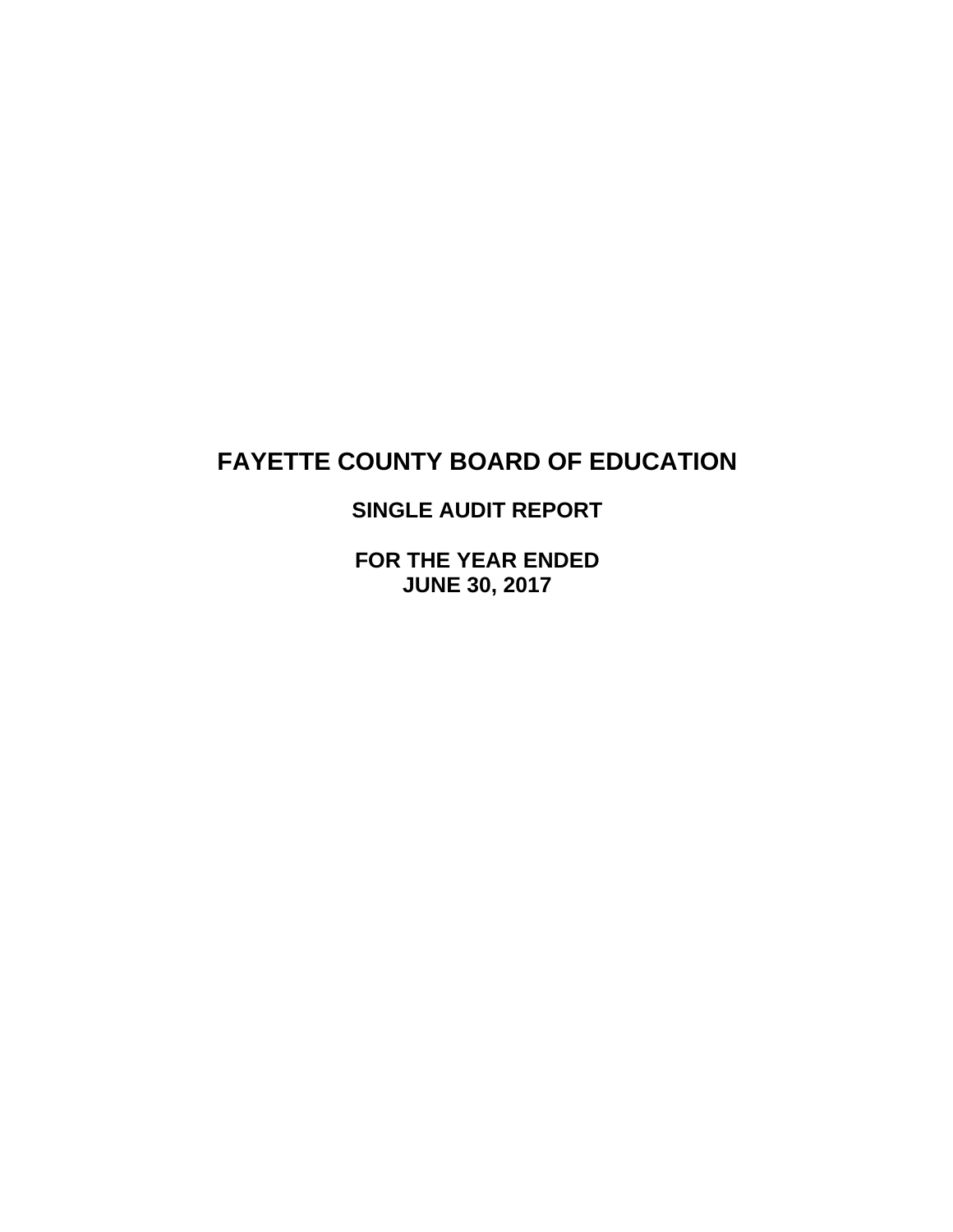# **SINGLE AUDIT REPORT FOR THE YEAR ENDED JUNE 30, 2017**

# **TABLE OF CONTENTS**

| Independent Auditor's Report on Internal Control Over Financial<br>Reporting and on Compliance and Other Matters Based<br>on an Audit of Financial Statements Performed in |  |
|----------------------------------------------------------------------------------------------------------------------------------------------------------------------------|--|
|                                                                                                                                                                            |  |
| Independent Auditor's Report on Compliance For Each Major                                                                                                                  |  |
| Federal Program; Report on Internal Control Over                                                                                                                           |  |
| Compliance; and Report on the Schedule of Expenditures of                                                                                                                  |  |
|                                                                                                                                                                            |  |
|                                                                                                                                                                            |  |
|                                                                                                                                                                            |  |
|                                                                                                                                                                            |  |
|                                                                                                                                                                            |  |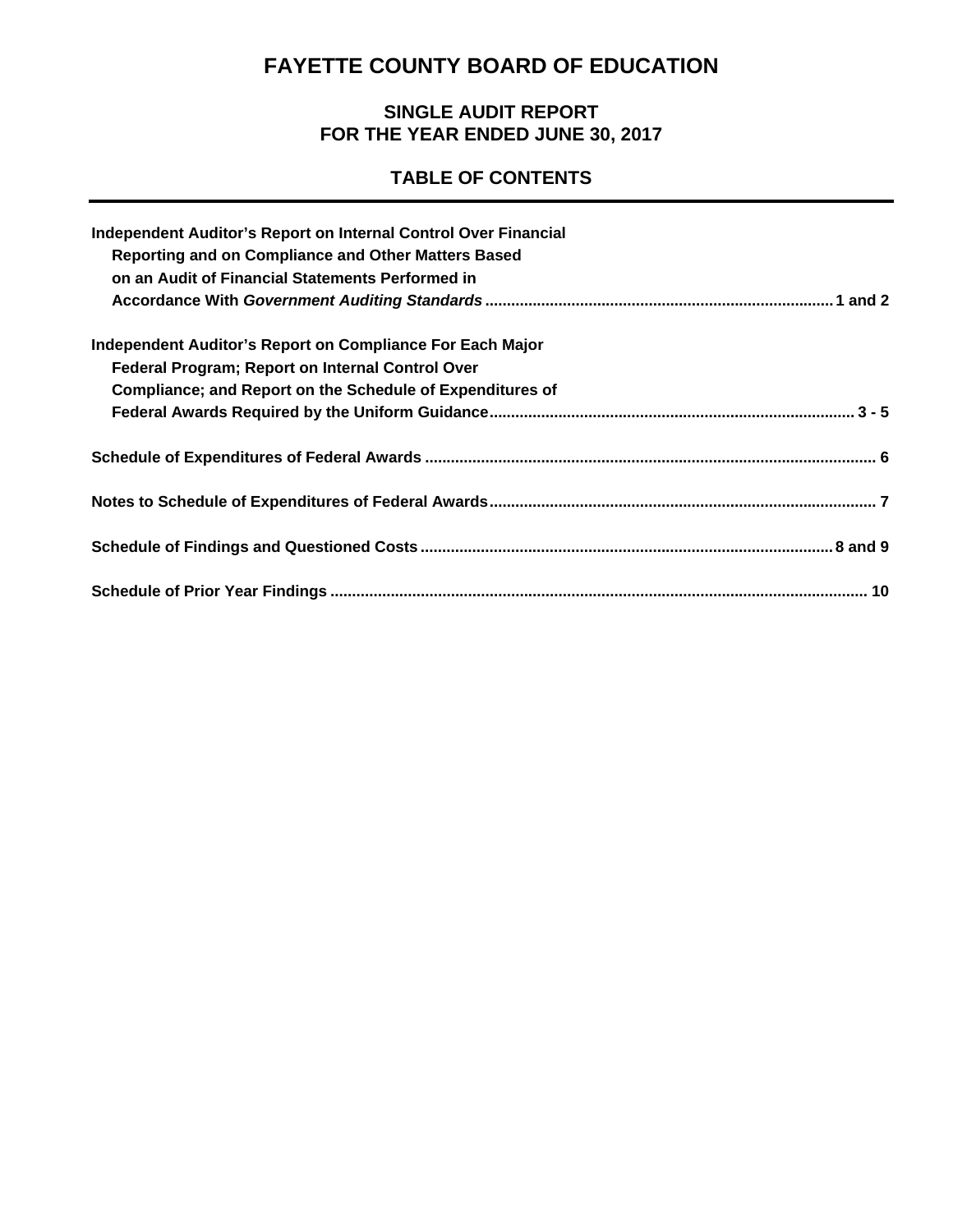# **AULDIN<br>ENKINS**

# **INDEPENDENT AUDITOR'S REPORT ON INTERNAL CONTROL OVER FINANCIAL REPORTING AND ON COMPLIANCE AND OTHER MATTERS BASED ON AN AUDIT OF FINANCIAL STATEMENTS PERFORMED IN ACCORDANCE WITH** *GOVERNMENT AUDITING STANDARDS*

**Superintendent and Members of the Fayette County Board of Education Fayetteville, Georgia** 

We have audited, in accordance with the auditing standards generally accepted in the United States of America and the standards applicable to financial audits contained in *Government Auditing Standards* issued by the Comptroller General of the United States, the financial statements of the governmental activities, each major fund, and the aggregate remaining fund information of the **Fayette County Board of Education** (the "School System") as of and for the year ended June 30, 2017, and the related notes to the financial statements, which collectively comprise the School System's basic financial statements, and have issued our report thereon dated December 19, 2017.

#### **Internal Control Over Financial Reporting**

In planning and performing our audit of the financial statements, we considered the School System's internal control over financial reporting (internal control) to determine the audit procedures that are appropriate in the circumstances for the purpose of expressing our opinions on the financial statements, but not for the purpose of expressing an opinion on the effectiveness of the School System's internal control. Accordingly, we do not express an opinion on the effectiveness of the School System's internal control.

A *deficiency in internal control* exists when the design or operation of a control does not allow management or employees, in the normal course of performing their assigned functions, to prevent, or detect and correct misstatements on a timely basis. A *material weakness* is a deficiency, or a combination of deficiencies, in internal control such that there is a reasonable possibility that a material misstatement of the entity's financial statements will not be prevented, or detected and corrected on a timely basis. A *significant deficiency* is a deficiency, or a combination of deficiencies in internal control that is less severe than a material weakness, yet important enough to merit attention by those charged with governance.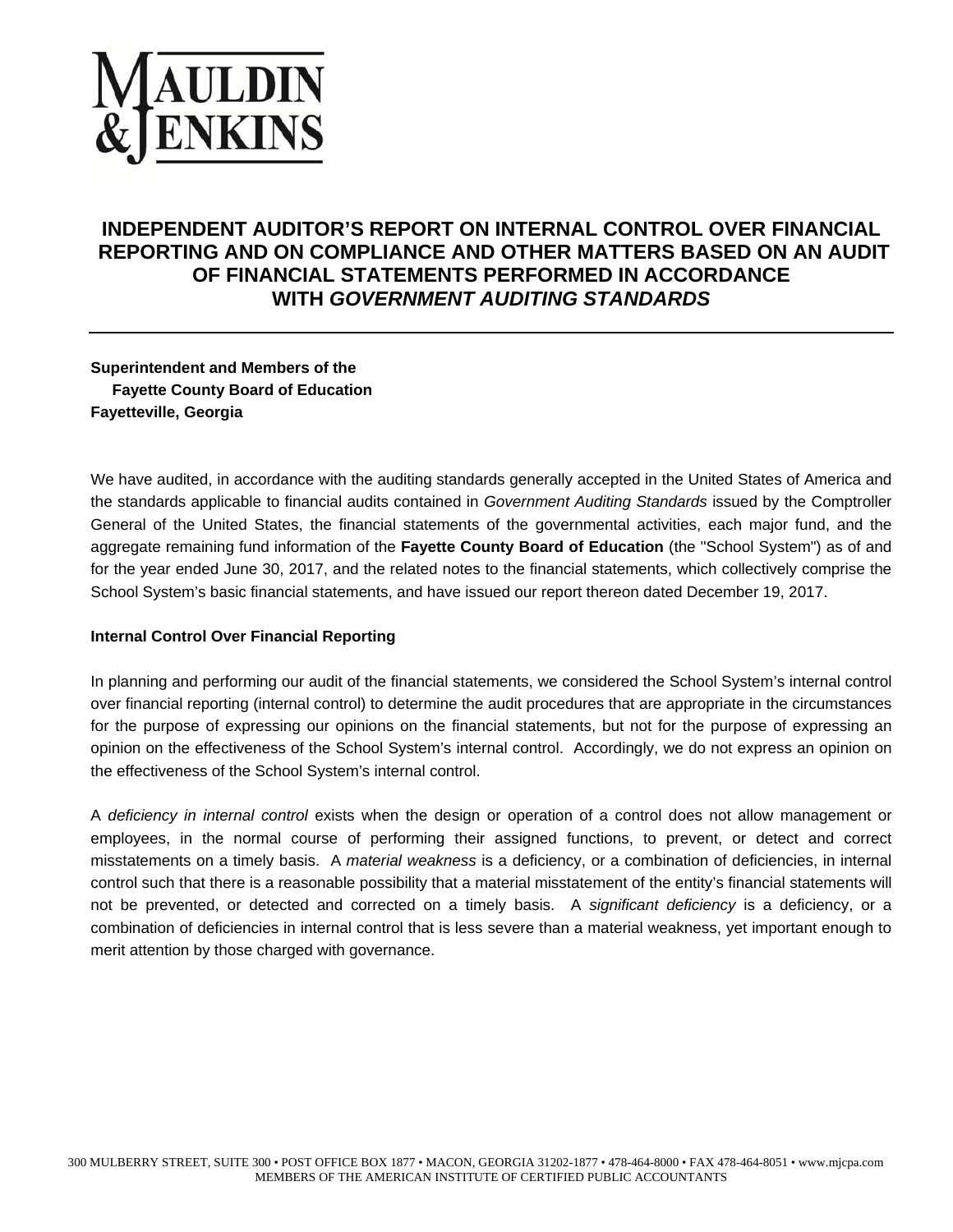Our consideration of internal control was for the limited purpose described in the first paragraph of this section and was not designed to identify all deficiencies in internal control over financial reporting that might be material weaknesses, or significant deficiencies. Given these limitations, during our audit we did not identify any deficiencies in internal control that we consider to be material weaknesses. However, material weaknesses may exist that have not been identified.

#### **Compliance and Other Matters**

As part of obtaining reasonable assurance about whether the School System's financial statements are free from material misstatement, we performed tests of its compliance with certain provisions of laws, regulations, contracts and grant agreements, noncompliance with which could have a direct and material effect on the determination of financial statement amounts. However, providing an opinion on compliance with those provisions was not an objective of our audit, and accordingly, we do not express such an opinion. The results of our tests disclosed no instances of noncompliance or other matters that are required to be reported under *Government Auditing Standards.* 

#### **Purpose of this Report**

The purpose of this report is solely to describe the scope of our testing of internal control and compliance and the results of that testing, and not to provide an opinion on the effectiveness of the entity's internal control or on compliance. This report is an integral part of an audit performed in accordance with *Governmental Auditing Standards* in considering the entity's internal control and compliance. Accordingly, this communication is not suitable for any other purpose.

Mauldin & Jenkins, LLC

Macon, Georgia December 19, 2017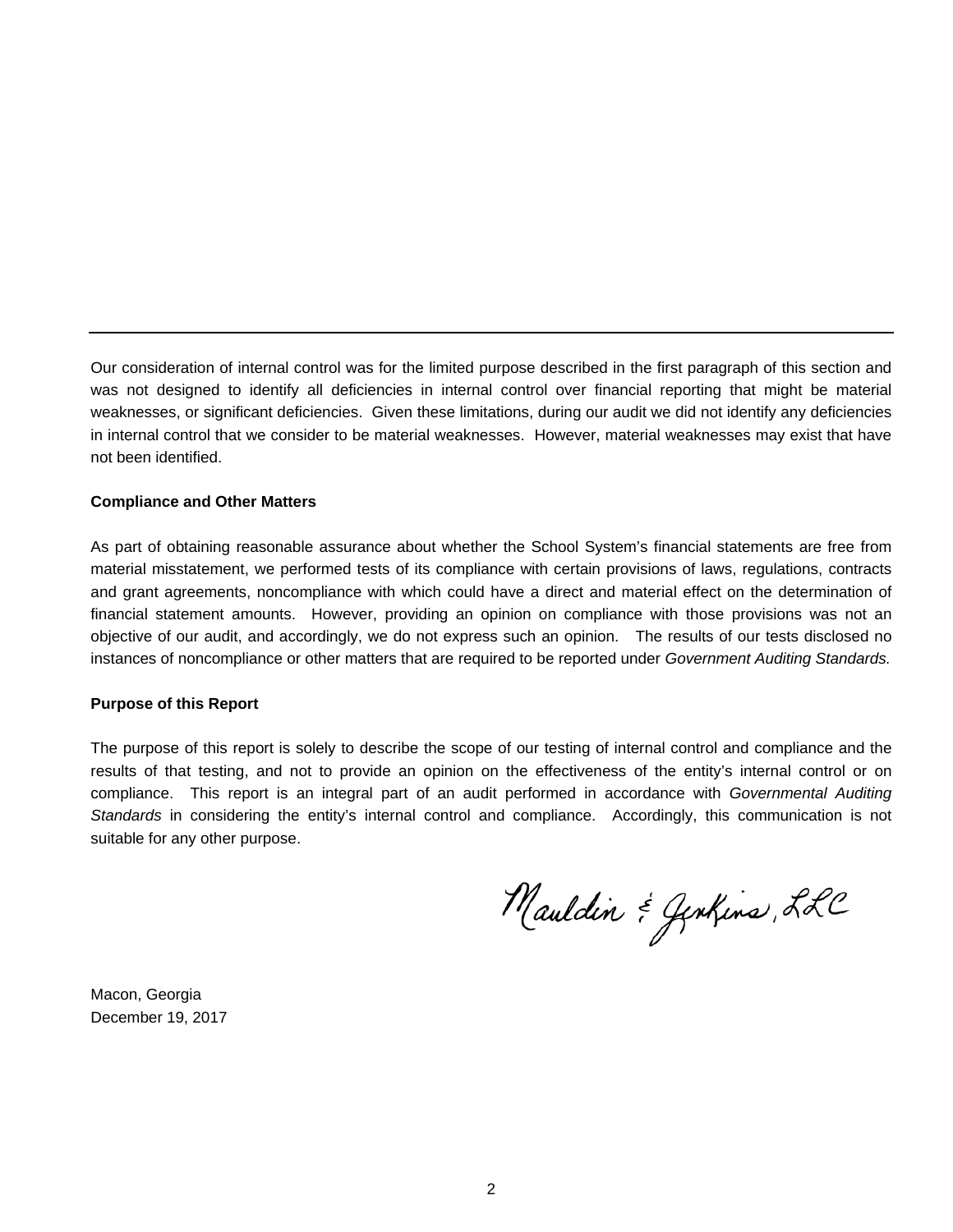

# **INDEPENDENT AUDITOR'S REPORT ON COMPLIANCE FOR EACH MAJOR PROGRAM; REPORT ON INTERNAL CONTROL OVER COMPLIANCE; AND REPORT ON THE SCHEDULE OF EXPENDITURES OF FEDERAL AWARDS REQUIRED BY THE UNIFORM GUIDANCE**

# **Superintendent and Members of the Fayette County Board of Education Fayetteville, Georgia**

#### **Report on Compliance for Each Major Federal Program**

We have audited the Fayette County Board of Education's (the "School System") compliance with the types of compliance requirements described in the *OMB Compliance Supplement* that could have a direct and material effect on each of the School System's major federal programs for the year ended June 30, 2017. The School System's major federal programs are identified in the summary of auditor's results section of the accompanying schedule of findings and questioned costs.

#### *Management's Responsibility*

Management is responsible for compliance with the requirements of laws, regulations, contracts, and grants applicable to its federal programs.

#### *Auditor's Responsibility*

Our responsibility is to express an opinion on compliance for each of the School System's major federal programs based on our audit of the types of compliance requirements referred to above. We conducted our audit of compliance in accordance with auditing standards generally accepted in the United States of America; the standards applicable to financial audits contained in *Government Auditing Standards,* issued by the Comptroller General of the United States; and the audit requirements of Title 2 U.S. *Code of Federal Regulations Part 200, Uniform Administrative Requirements, Cost Principles, and Audit Requirements for Federal Awards* (Uniform Guidance). Those standards and the Uniform Guidance require that we plan and perform the audit to obtain reasonable assurance about whether noncompliance with the types of compliance requirements referred to above that could have a direct and material effect on a major federal program occurred. An audit includes examining, on a test basis, evidence about the School System's compliance with those requirements and performing such other procedures as we considered necessary in the circumstances.

We believe that our audit provides a reasonable basis for our opinion on compliance for each major federal program. However, our audit does not provide a legal determination of the School System's compliance.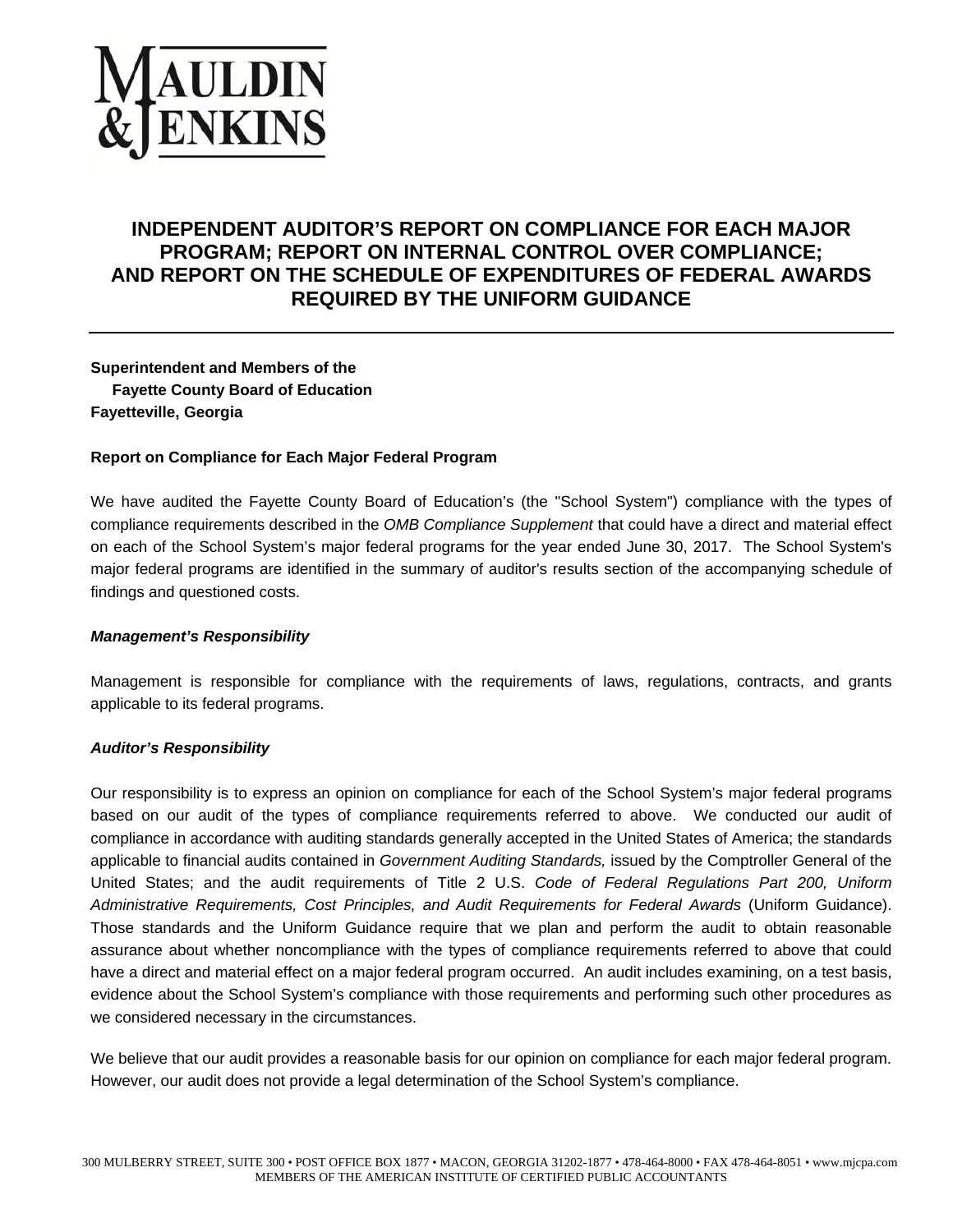#### *Opinion on Each Major Federal Program*

In our opinion, the School System complied, in all material respects, with the types of compliance requirements referred to above that could have a direct and material effect on each of its major federal programs for the year ended June 30, 2017.

#### **Report on Internal Control Over Compliance**

Management of the School System is responsible for establishing and maintaining effective internal control over compliance with the types of compliance requirements referred to above. In planning and performing our audit of compliance, we considered the School System's internal control over compliance with the types of requirements that could have a direct and material effect on each major federal program to determine the auditing procedures that are appropriate in the circumstances for the purpose of expressing our opinion on compliance for each major federal program, and to test and report on internal control over compliance in accordance with the Uniform Guidance, but not for the purpose of expressing an opinion on the effectiveness of internal control over compliance. Accordingly, we do not express an opinion on the effectiveness of the School System's internal control over compliance.

A *deficiency in internal control over compliance* exists when the design or operation of a control over compliance does not allow management or employees, in the normal course of performing their assigned functions, to prevent, or detect and correct, noncompliance with a type of compliance requirement of a federal program on a timely basis. A *material weakness in internal control over compliance* is a deficiency, or a combination of deficiencies, in internal control over compliance, such that there is a reasonable possibility that material noncompliance with a type of compliance requirement of a federal program will not be prevented, or detected and corrected, on a timely basis. A significant deficiency in internal control over compliance is a deficiency, or a combination of deficiencies, in internal control over compliance that is less severe than a material weakness, yet important enough to merit attention by those charged with governance.

Our consideration of internal control over compliance was for the limited purpose described in the first paragraph of this section and was not designed to identify all deficiencies in internal control over compliance that might be material weaknesses or significant deficiencies. We did not identify any deficiencies in internal control over compliance that we consider to be material weaknesses. However, material weaknesses may exist that have not been identified.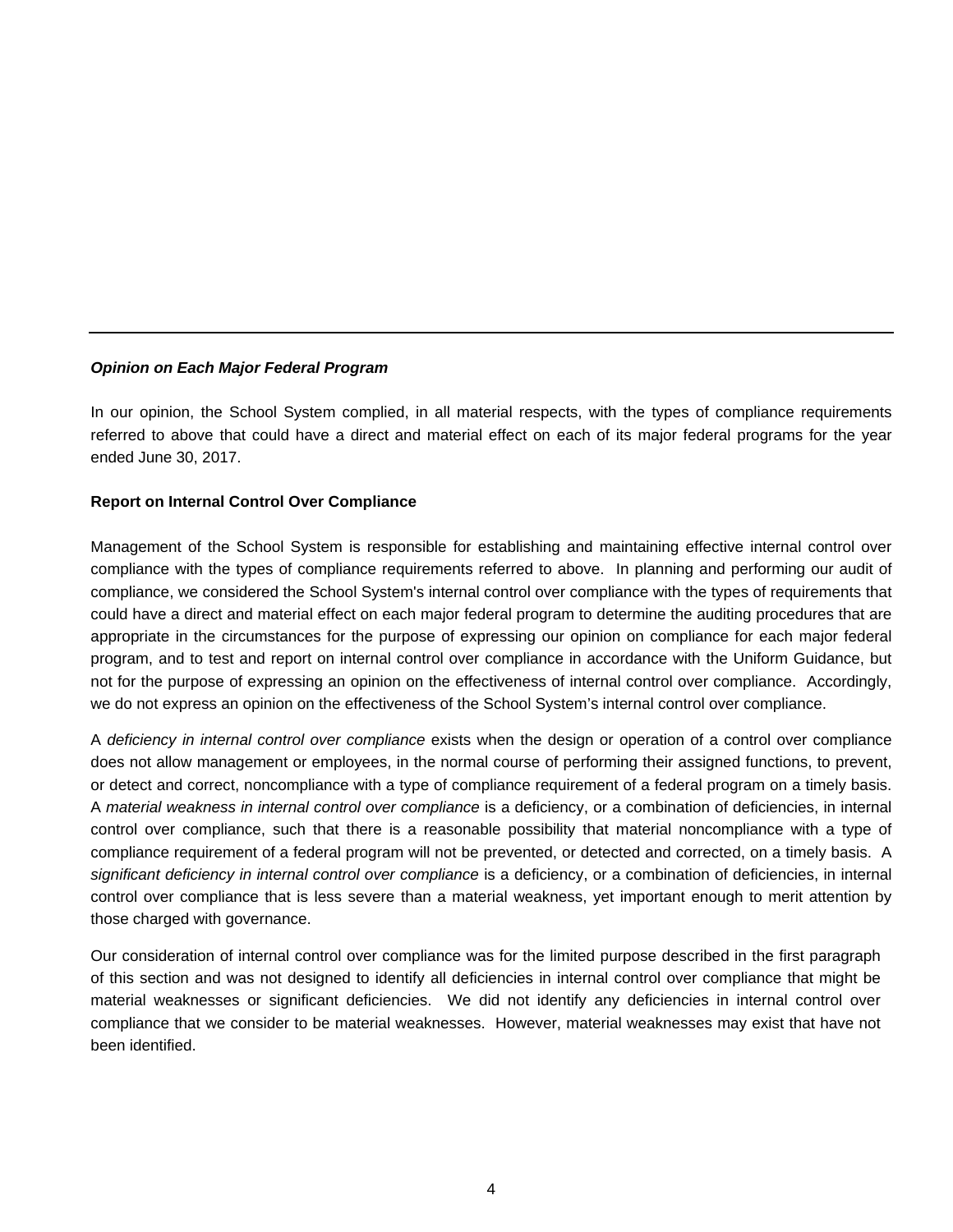The purpose of this report on internal control of compliance is solely to describe the scope of our testing of internal control over compliance and the results of testing based on the requirements of the Uniform Guidance. Accordingly, this report is not suitable for any other purpose.

#### **Report on Schedule of Expenditures of Federal Awards Required by the Uniform Guidance**

We have audited the financial statements of the governmental activities, each major fund, and the aggregate remaining fund information of the School System as of and for the year ended June 30, 2017, and the related notes to the financial statements, which collectively comprise the School System's basic financial statements. We issued our report thereon dated December 19, 2017, which contained unmodified opinions on those financial statements. Our audit was conducted for the purpose of forming opinions on the financial statements that collectively comprise the basic financial statements as a whole. The accompanying Schedule of Expenditures of Federal Awards is presented for purposes of additional analysis as required by the Uniform Guidance, and is not a required part of the basic financial statements. Such information is the responsibility of management and was derived from and relates directly to the underlying accounting and other records used to prepare the basic financial statements. The information has been subjected to the auditing procedures applied in the audit of the financial statements and certain additional procedures, including comparing and reconciling such information directly to the underlying accounting and other records used to prepare the basic financial statements or to the basic financial statements themselves, and other additional procedures in accordance with auditing standards generally accepted in the United States of America. In our opinion, the schedule of expenditures of federal awards is fairly stated in all material respects in relation to the basic financial statements as a whole.

Mauldin & Jenkins, LLC

Macon, Georgia December 19, 2017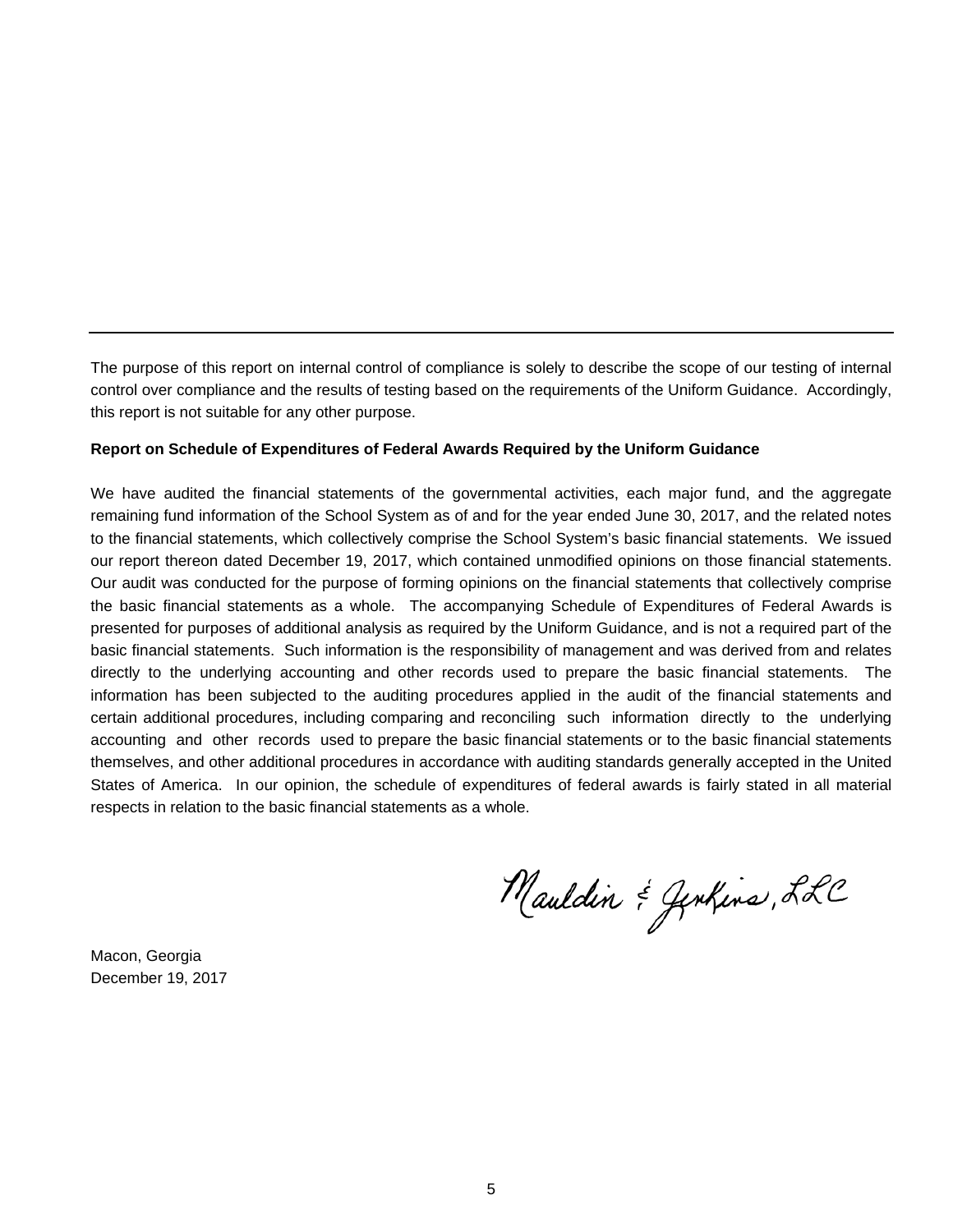# **SCHEDULE OF EXPENDITURES OF FEDERAL AWARDS FOR THE FISCAL YEAR ENDED JUNE 30, 2017**

| <b>Federal Grantor/Pass-Through</b><br><b>Grantor/Program Title</b>                                                           | Federal<br><b>CFDA</b><br><b>Number</b> | Pass-through<br>ID<br><b>Number</b> | <b>Total</b><br><b>Expenditures</b> |
|-------------------------------------------------------------------------------------------------------------------------------|-----------------------------------------|-------------------------------------|-------------------------------------|
| <b>U. S. DEPARTMENT OF AGRICULTURE:</b><br>Passed through Georgia Department of Education:<br><b>Child Nutrition Cluster:</b> |                                         |                                     |                                     |
| School Breakfast Program                                                                                                      | 10.553                                  | 16165GA324N1099                     | 353,798<br>\$                       |
| National School Lunch Program                                                                                                 | 10.555                                  | 16165GA324N1099                     | 3,044,427                           |
| <b>Total Child Nutrition Cluster</b>                                                                                          |                                         |                                     | 3,398,225                           |
| <b>Child Nutrition Discretionary Grants</b>                                                                                   | 10.579                                  | 15155GA350N8103                     | 20,000                              |
| Total U. S. Department of Agriculture                                                                                         |                                         |                                     | 3,418,225                           |
| <b>U. S. DEPARTMENT OF DEFENSE:</b>                                                                                           |                                         |                                     |                                     |
| Junior R.O.T.C.                                                                                                               | Unknown                                 | N/A                                 | 135,728                             |
| Total U. S. Department of Defense                                                                                             |                                         |                                     | 135,728                             |
| <b>U. S. DEPARTMENT OF EDUCATION:</b>                                                                                         |                                         |                                     |                                     |
| Passed through Georgia Department of Education:<br>Title I, Part A                                                            | 84.010                                  | S010A160010                         | 1,423,360                           |
| Title II - Improving Teacher Quality                                                                                          | 84.367                                  | S367A160001                         | 291,019                             |
| Title III - Limited English Proficient                                                                                        | 84.365                                  | S365A160010                         | 125,406                             |
| <b>Vocational Education - Basic Grants</b><br>to States                                                                       | 84.048                                  | V048A160010                         | 112,741                             |
| <b>Special Education Cluster</b>                                                                                              |                                         |                                     |                                     |
| Title VI-B Flowthrough                                                                                                        | 84.027                                  | H027A160073                         | 3,279,347                           |
| Title VI-B Preschool Incentive                                                                                                | 84.173                                  | H173A160081                         | 98,153                              |
|                                                                                                                               |                                         |                                     | 3,377,500                           |
| Total U. S. Department of Education                                                                                           |                                         |                                     | 5,330,026                           |
| <b>Total Expenditures of Federal Awards</b>                                                                                   |                                         |                                     | \$<br>8,883,979                     |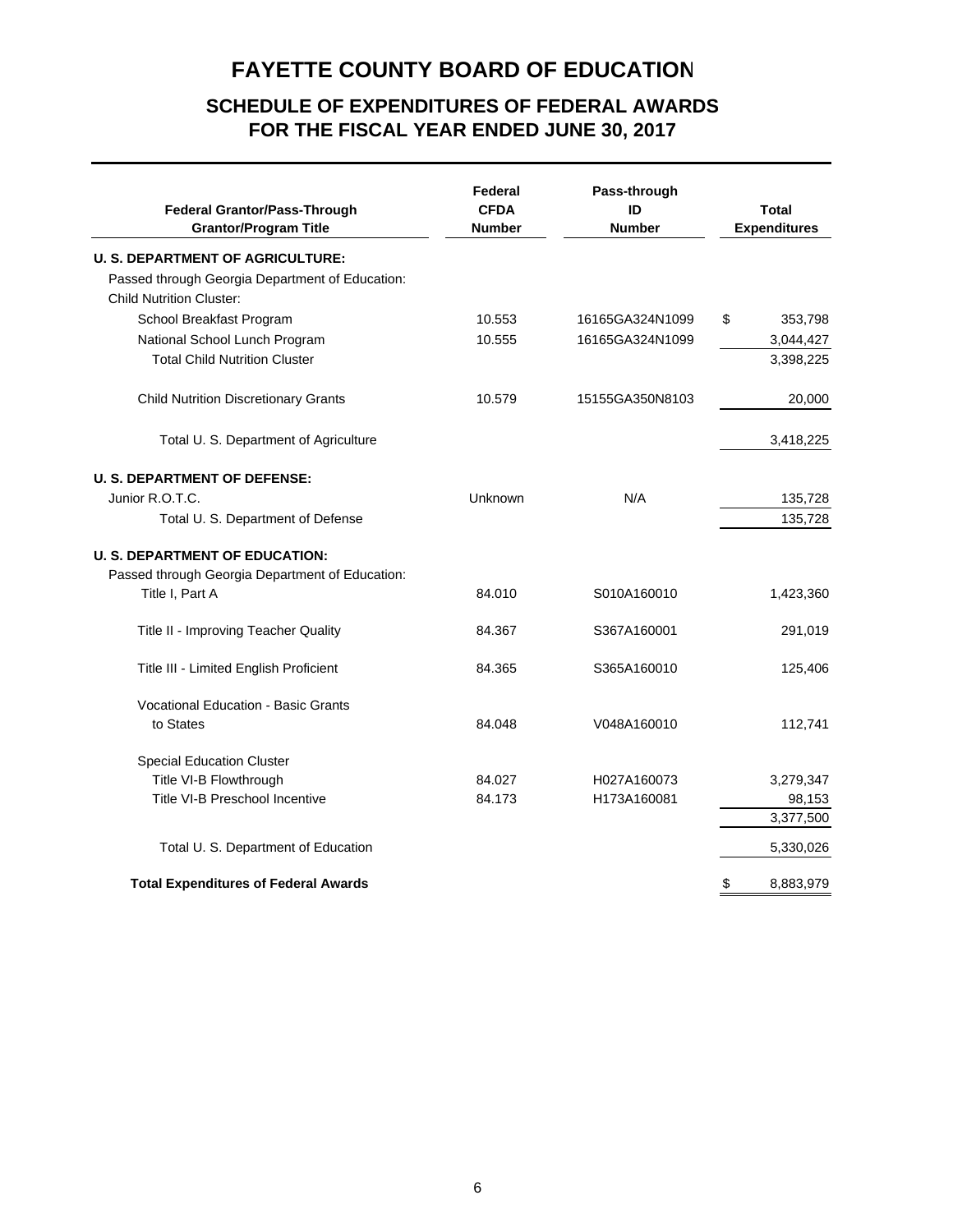# **NOTE TO SCHEDULE OF EXPENDITURES OF FEDERAL AWARDS FOR THE YEAR ENDED JUNE 30, 2017**

# **NOTE 1. BASIS OF PRESENTATION**

The Schedule of Expenditures of Federal Awards includes the federal grant activity of the Fayette County Board of Education and is presented on the accrual basis of accounting.

The information in this schedule is presented in accordance with the requirements of Title 2 U.S. *Code of Federal Regulations* (CFR) Part 200 *Uniform Administrative Requirements, Cost Principles, and Audit Requirements for Federal Awards* (Uniform Guidance)*.* Therefore, some amounts presented in this schedule may differ from amounts presented in or used in the preparation of the financial statements.

# **NOTE 2. DE MINIMIS COST RATE**

The School System elected not to use the ten percent de minimis cost rate for the year ended June 30, 2017.

# **NOTE 3. NON-CASH AWARDS**

The School System received non-cash awards under the National School Lunch Program, CFDA 10.555, in the amount of \$614,799 for the year ended June 30, 2017.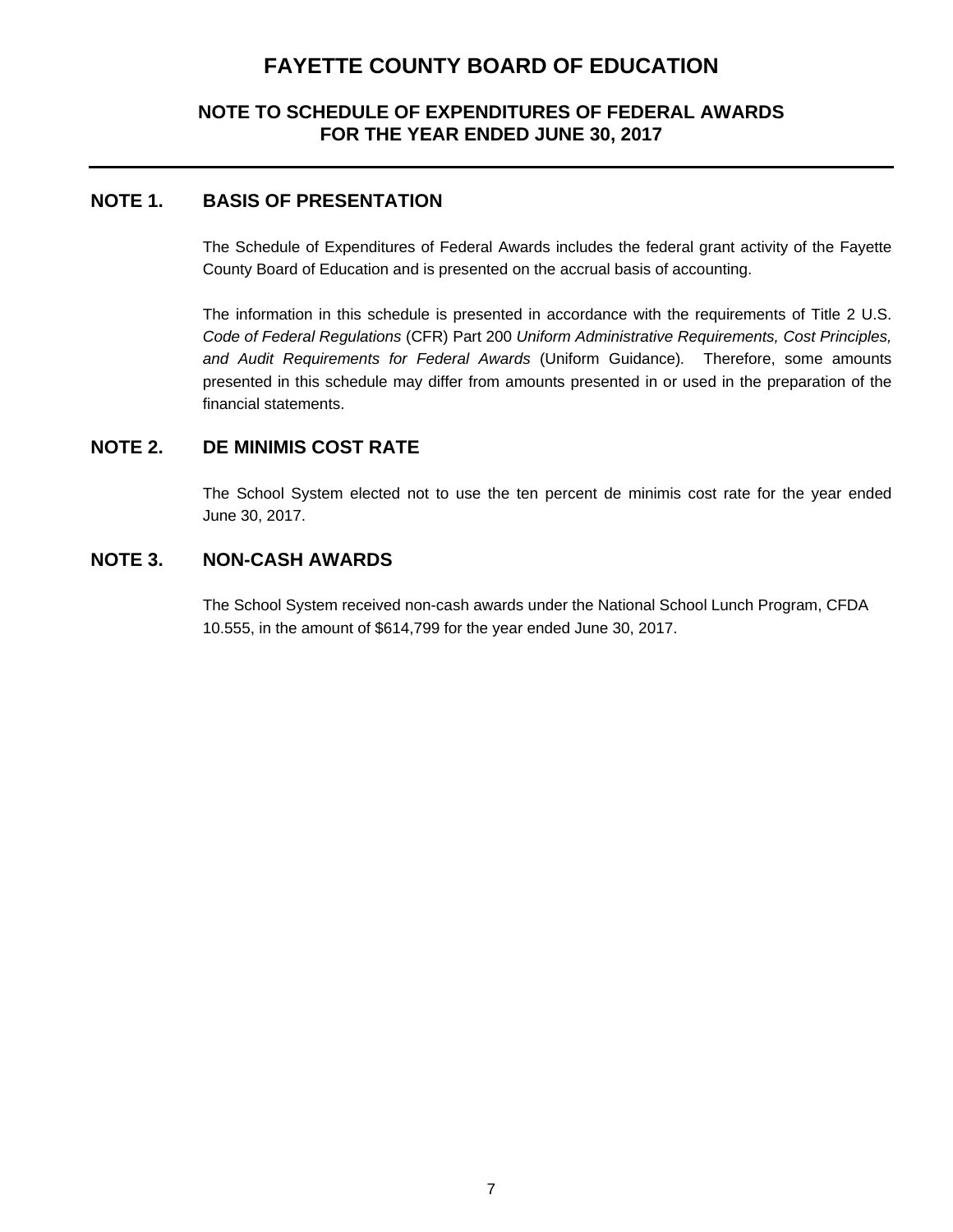# **SCHEDULE OF FINDINGS AND QUESTIONED COSTS FOR THE YEAR ENDED JUNE 30, 2017**

#### **A. SUMMARY OF AUDIT RESULTS**

# *Financial Statements*  Type of auditor's report issued Unmodified Internal control over financial reporting: Material weaknesses identified? <br>
Material weaknesses identified? Significant deficiencies identified not considered<br>to be material weaknesses? Yes X None Reported Noncompliance material to financial statements noted? Yes X No *Federal Awards*  Internal Control over major programs: Material weaknesses identified?  $\overline{\phantom{a}}$  Material weaknesses identified? Significant deficiencies identified not considered to be material weaknesses? The material weaknesses and the Material Material Material Material Material Materia Type of auditor's report issued on compliance for major programs **Unmodified** Any audit findings disclosed that are required to be reported in accordance with Uniform Guidance?  $Yes \quad X$  No

Identification of major programs:

| <b>CFDA Number</b> | Name of Federal Program or Cluster                   |
|--------------------|------------------------------------------------------|
|                    | U.S. Department of Education                         |
| 84.010             | Title I Grants to Local Educational Agencies         |
|                    | <b>Special Education Cluster</b>                     |
| 84.027             | Special Education- Grants to States (IDEA, Part B)   |
| 84.173             | Special Education- Preschool Grants (IDEA Preschool) |
|                    |                                                      |

Dollar threshold used to distinguish between Type A and Type B programs:  $$750,000$ 

Auditee qualified as low-risk auditee? X Yes No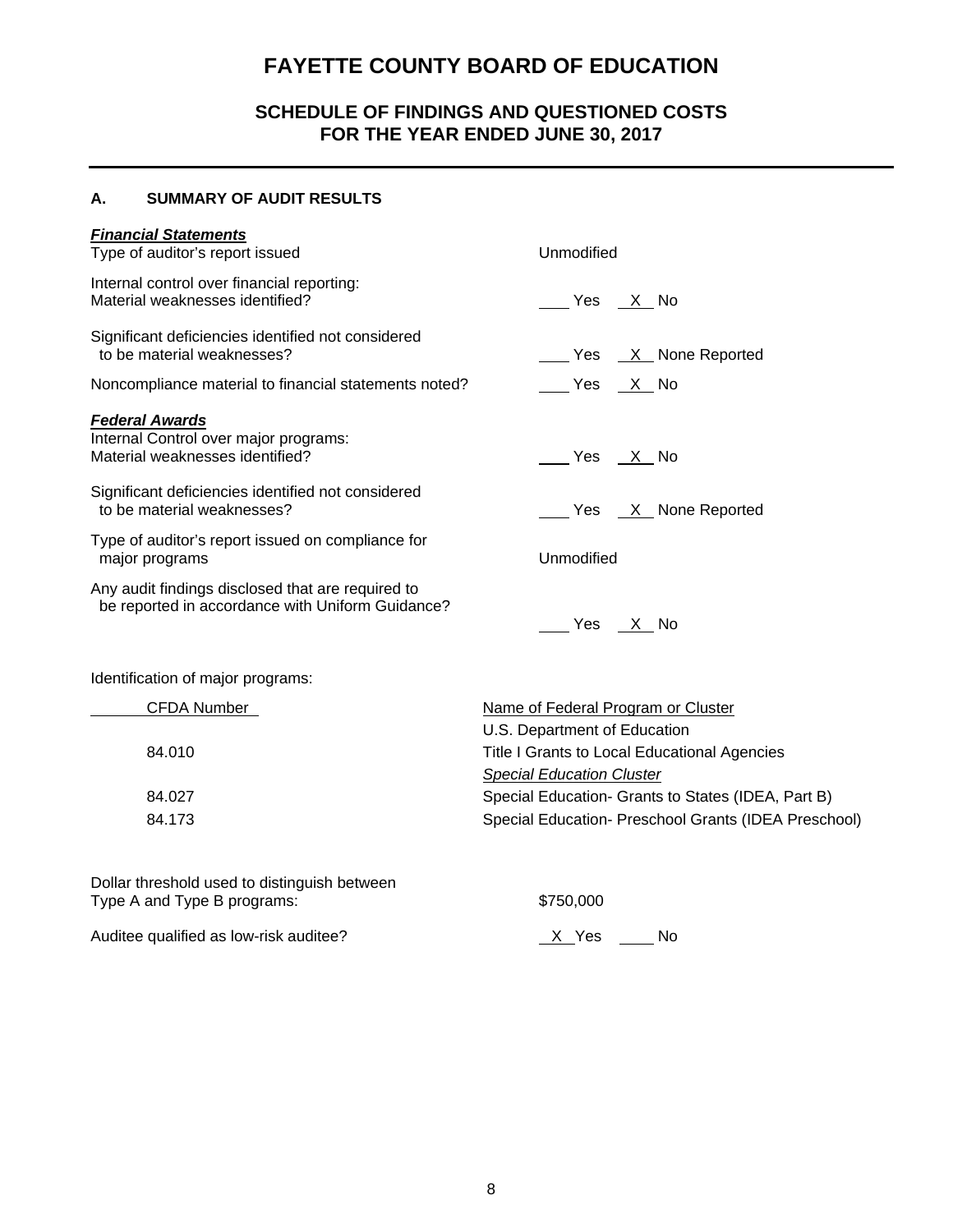**SCHEDULE OF FINDINGS AND QUESTIONED COSTS FOR THE YEAR ENDED JUNE 30, 2017** 

### **B. FINDINGS: FINANCIAL STATEMENT AUDIT**

None reported

#### **C. FINDINGS AND QUESTIONED COSTS: MAJOR FEDERAL AWARD PROGRAMS AUDIT**

None reported